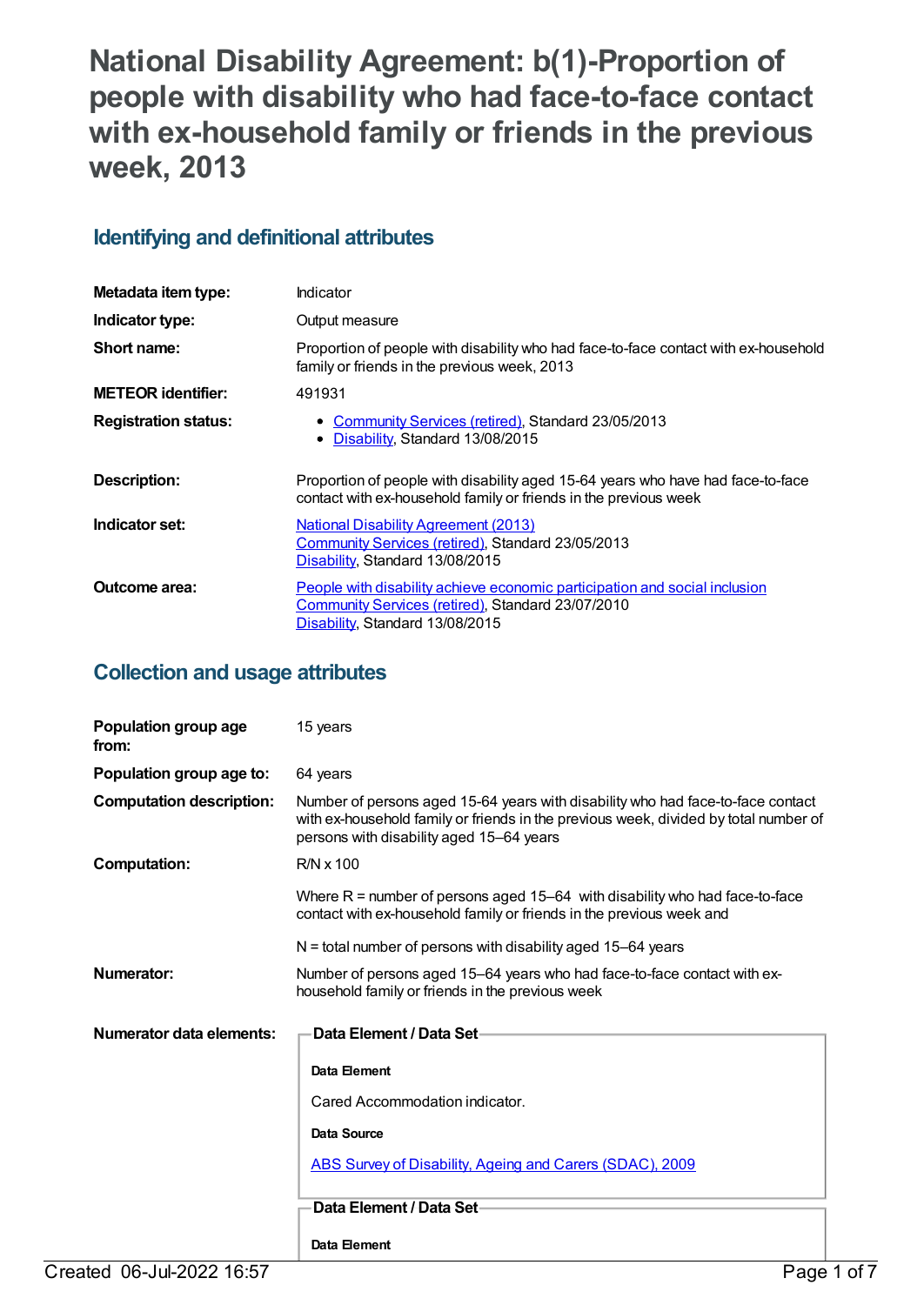Disability identifier.

**Data Source**

ABS Survey of [Disability,](https://meteor.aihw.gov.au/content/445288) Ageing and Carers (SDAC), 2009

### **Data Element / Data Set**

#### **Data Element**

Face-to-face contact with ex-household family or friends in the previous week indicator.

**Data Source**

ABS Survey of [Disability,](https://meteor.aihw.gov.au/content/445288) Ageing and Carers (SDAC), 2009

### **Data Element / Data Set**

**Data Element**

Disability indicator

**Data Source**

ABS [General](https://meteor.aihw.gov.au/content/445291) Social Survey (GSS), 2006

## **Data Element / Data Set**

**Data Element**

Dwelling type

**Data Source**

ABS [General](https://meteor.aihw.gov.au/content/445291) Social Survey (GSS), 2006

#### **Data Element / Data Set**

#### **Data Element**

Face-to-face contact with ex-household family or friends in the previous week indicator

**Data Source**

ABS [General](https://meteor.aihw.gov.au/content/445291) Social Survey (GSS), 2006

## **Data Element / Data Set**

[Person—age,](https://meteor.aihw.gov.au/content/290420) total years N[NN]

#### **Data Source**

ABS [General](https://meteor.aihw.gov.au/content/445291) Social Survey (GSS), 2006

## **Data Element / Data Set**

[Person—age,](https://meteor.aihw.gov.au/content/303794) total years N[NN]

## **Data Source**

ABS Survey of [Disability,](https://meteor.aihw.gov.au/content/445288) Ageing and Carers (SDAC), 2009

**Denominator:** Total number of persons with disability aged 15-64 years.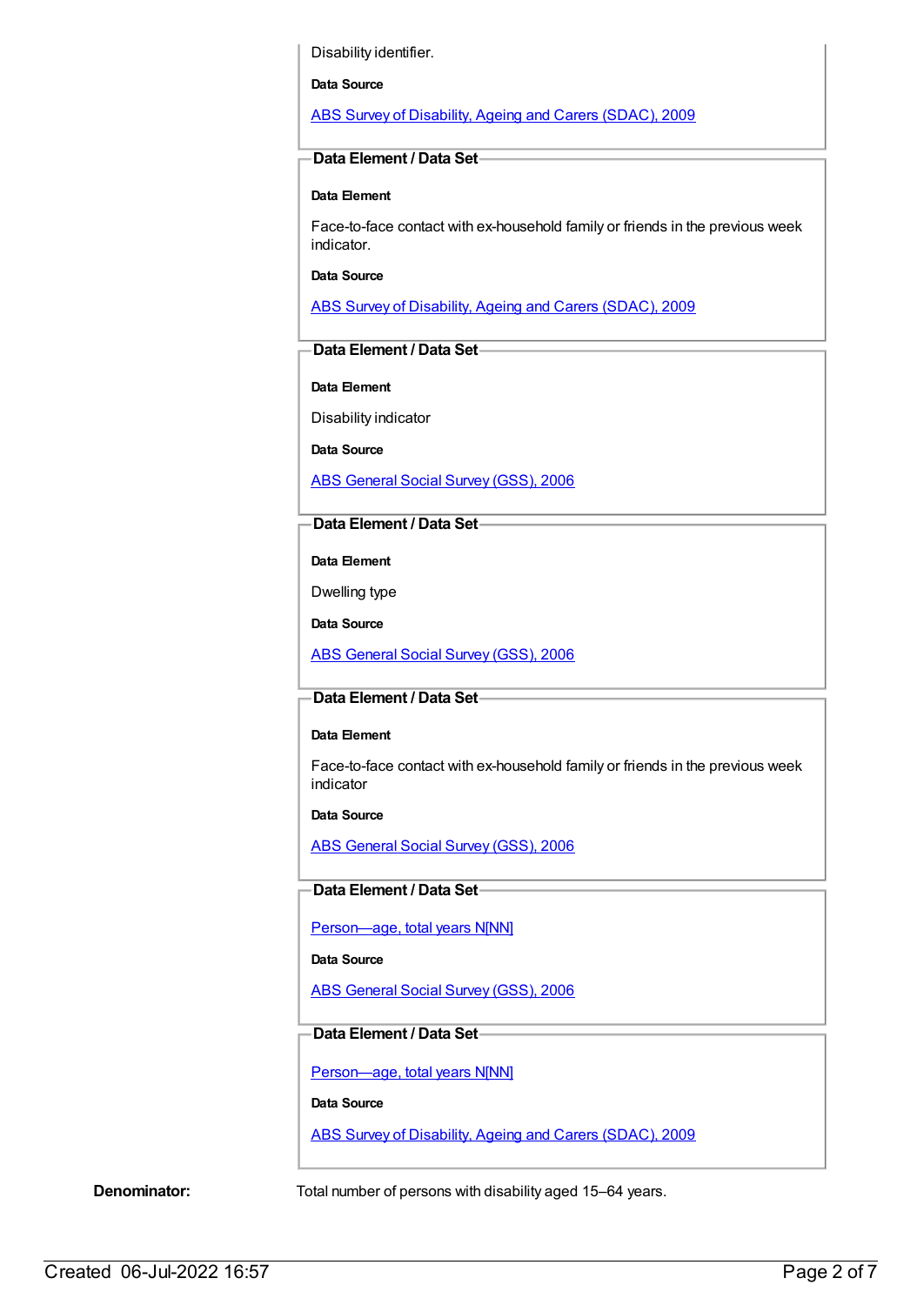#### **Denominator data elements:**

#### **Data Element / Data Set**

#### **Data Element**

Cared accommodation identifier

#### **Data Source**

ABS Survey of [Disability,](https://meteor.aihw.gov.au/content/445288) Ageing and Carers (SDAC), 2009

#### **Data Element / Data Set**

#### **Data Element**

Disability identifier.

**Data Source**

ABS Survey of [Disability,](https://meteor.aihw.gov.au/content/445288) Ageing and Carers (SDAC), 2009

## **Data Element / Data Set**

**Data Element**

Disability type

**Data Source**

ABS Survey of [Disability,](https://meteor.aihw.gov.au/content/445288) Ageing and Carers (SDAC), 2009

## **Data Element / Data Set**

**Data Element**

Main health condition

**Data Source**

ABS Survey of [Disability,](https://meteor.aihw.gov.au/content/445288) Ageing and Carers (SDAC), 2009

## **Data Element / Data Set**

**Data Element**

Disability identifier.

**Data Source**

ABS [General](https://meteor.aihw.gov.au/content/445291) Social Survey (GSS), 2006

#### **Data Element / Data Set**

[Person—age,](https://meteor.aihw.gov.au/content/290420) total years N[NN]

#### **Data Source**

ABS [General](https://meteor.aihw.gov.au/content/445291) Social Survey (GSS), 2006

## **Data Element / Data Set**

[Person—age,](https://meteor.aihw.gov.au/content/303794) total years N[NN]

**Data Source**

ABS Survey of [Disability,](https://meteor.aihw.gov.au/content/445288) Ageing and Carers (SDAC), 2009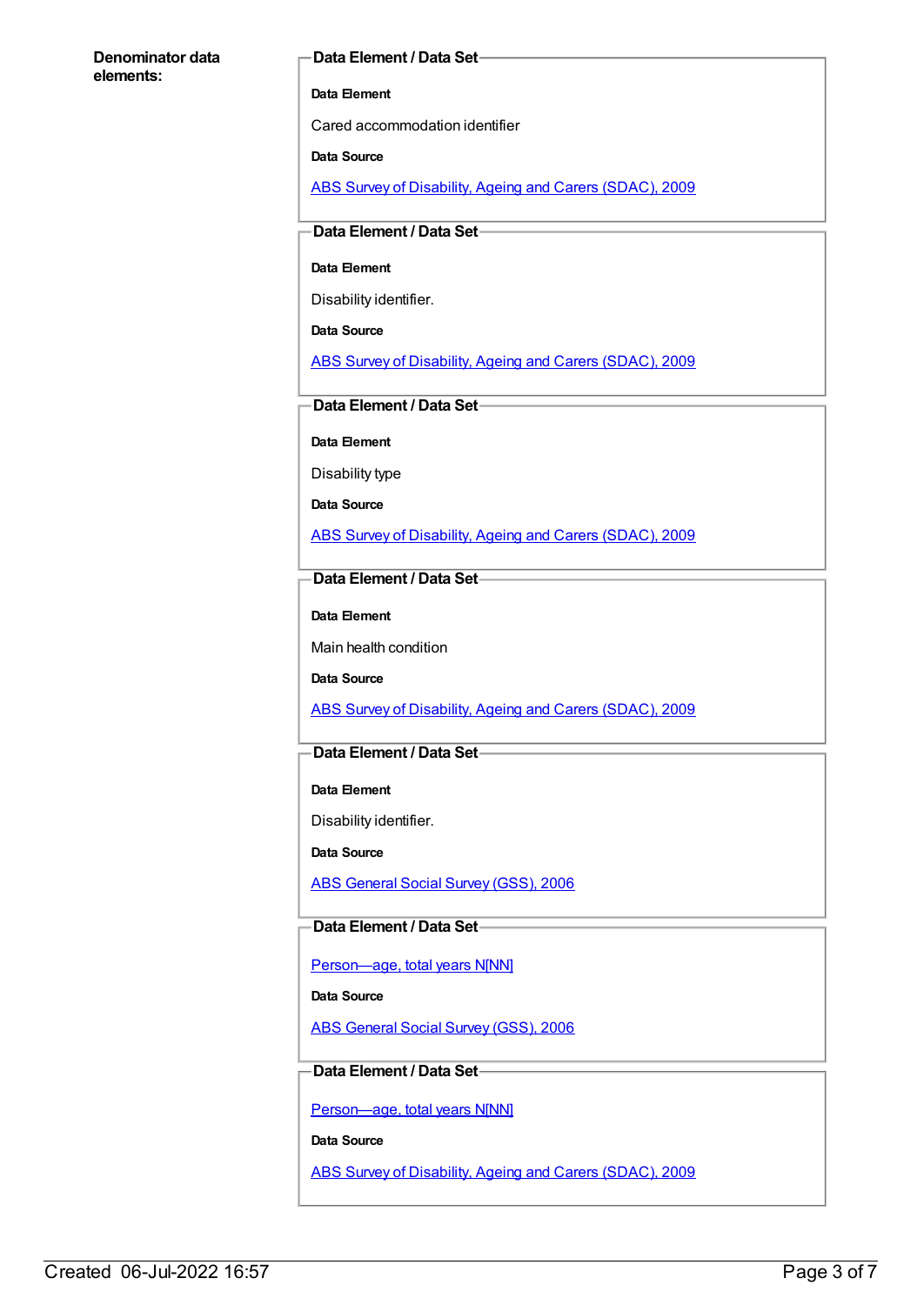disability status (has profound or severe disability, other disability or restrictive long term health condition, total with disability)

All with reported disability by State/Territory, by:

- sex (male, female, persons)
- age group  $(5-14)$  [for measures 2b and 2c only],  $15-24$ ,  $25-34$ ,  $35-44$ ,  $45-$ 54, 55–64, total)
- remoteness area (Major Cities, Inner Regional, other, total)
- English proficiency (very well/well, not well/not at all, total)
- country of birth (Australia, other English speaking countries, all English speaking countries, non-English speaking countries, total)
- sex by age group (where possible)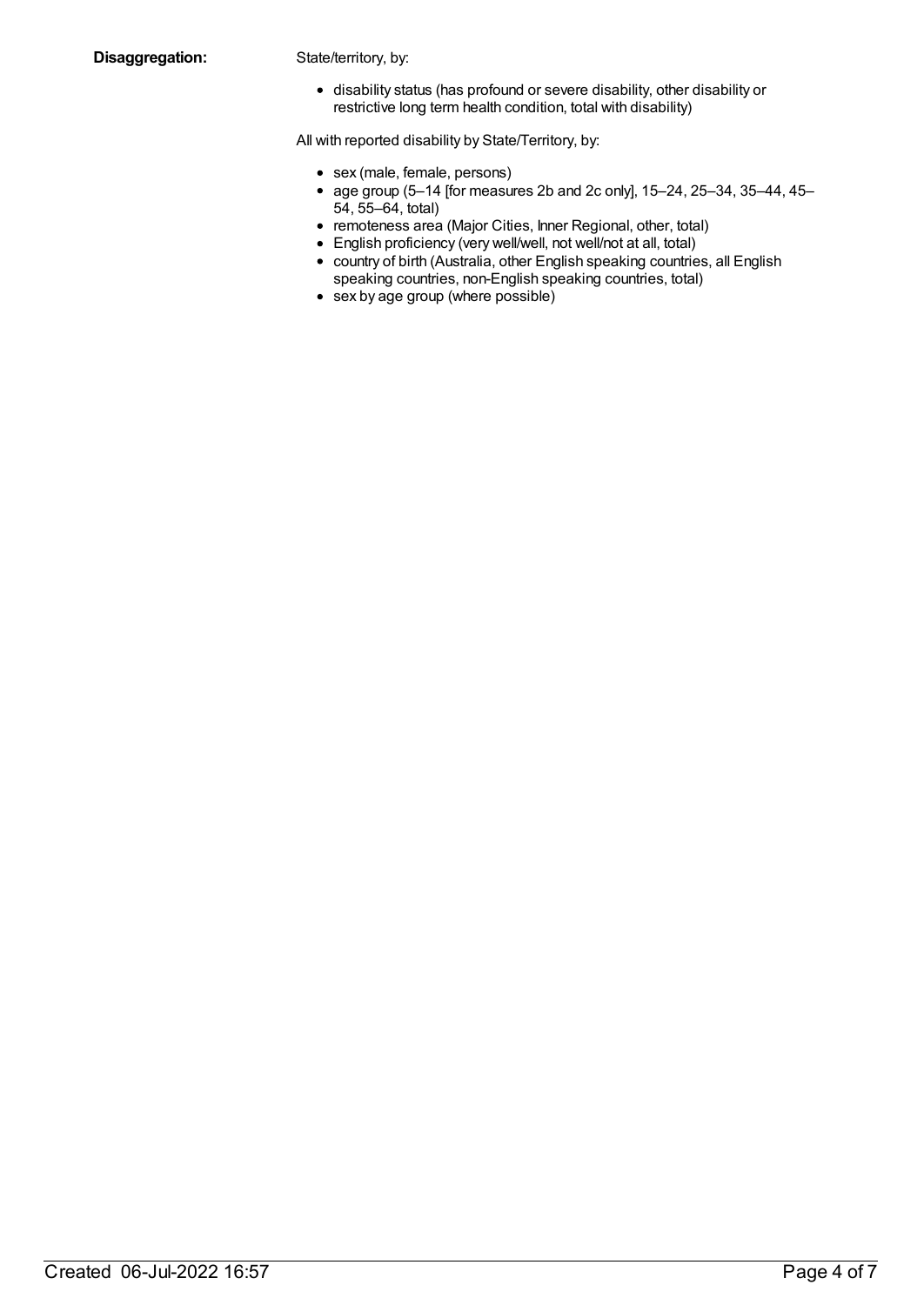#### **Disaggregation data elements:**

#### **Data Element / Data Set**

**Data Element**

Disability status

**Data Source**

ABS Survey of [Disability,](https://meteor.aihw.gov.au/content/445288) Ageing and Carers (SDAC), 2009

**Data Element / Data Set**

[Person—proficiency](https://meteor.aihw.gov.au/content/270203) in spoken English, code N

**Data Source**

ABS Survey of [Disability,](https://meteor.aihw.gov.au/content/445288) Ageing and Carers (SDAC), 2009

**Data Element / Data Set**

[Person—Australian](https://meteor.aihw.gov.au/content/286919) state/territory identifier, code N

**Data Source**

ABS Survey of [Disability,](https://meteor.aihw.gov.au/content/445288) Ageing and Carers (SDAC), 2009

**Data Element / Data Set**

[Person—sex,](https://meteor.aihw.gov.au/content/287316) code N

**Data Source**

ABS Survey of [Disability,](https://meteor.aihw.gov.au/content/445288) Ageing and Carers (SDAC), 2009

## **Data Element / Data Set**

Person-age, total years N[NN]

**Data Source**

ABS Survey of [Disability,](https://meteor.aihw.gov.au/content/445288) Ageing and Carers (SDAC), 2009

## **Data Element / Data Set**

Person-country of birth, code (SACC 2008) NNNN

**Data Source**

ABS Survey of [Disability,](https://meteor.aihw.gov.au/content/445288) Ageing and Carers (SDAC), 2009

**Data Element / Data Set**

[Person—geographic](https://meteor.aihw.gov.au/content/489826) remoteness, classification (ASGC-RA) N

**Data Source**

ABS Survey of [Disability,](https://meteor.aihw.gov.au/content/445288) Ageing and Carers (SDAC), 2009

**Comments:** The National Aboriginal and Torres Strait Islander Social Survey (NATSISS) to be used for Indigenous data.

Data not currently available.

Data disaggregation will depend on reliability of estimates.

## **Representational attributes**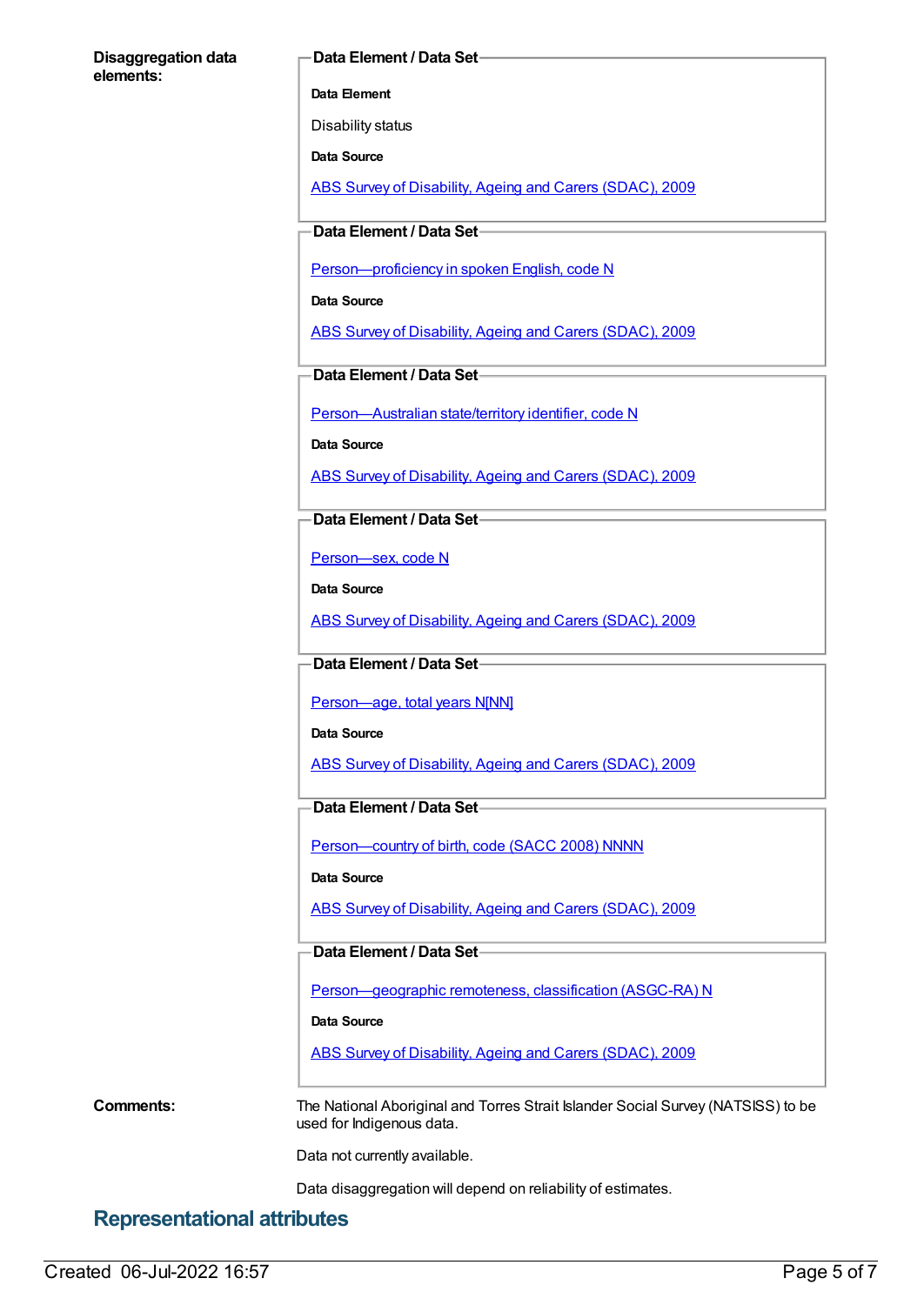| <b>Representation class:</b> | Percentage |
|------------------------------|------------|
| Data type:                   | Real       |
| Unit of measure:             | Person     |
| Format:                      | N[NN.N]    |
|                              |            |

## **Indicator conceptual framework**

| <b>Framework and</b> | Social and support networks |
|----------------------|-----------------------------|
| dimensions:          |                             |

## **Data source attributes**

| Data sources: | Data Source                                              |
|---------------|----------------------------------------------------------|
|               | ABS Survey of Disability, Ageing and Carers (SDAC), 2009 |
|               | Frequency                                                |
|               | Data custodian                                           |
|               | Australian Bureau of Statistics                          |
|               |                                                          |

## **Data Source**

ABS [General](https://meteor.aihw.gov.au/content/445291) Social Survey (GSS), 2006

```
Frequency
```
**Data custodian**

## **Accountability attributes**

| <b>Reporting requirements:</b>                         | Annually to COAG.                                                                                                                                                                                           |
|--------------------------------------------------------|-------------------------------------------------------------------------------------------------------------------------------------------------------------------------------------------------------------|
| <b>Organisation responsible</b><br>for providing data: | Australian Bureau of Statistics with input from AIHW on social and community<br>activities in scope.                                                                                                        |
| <b>Other issues caveats:</b>                           | Indicator (b) is unchanged from indicator (b) in the previous NDA. No new data are<br>available for this cycle of reporting.                                                                                |
|                                                        | Reporting issues are the same as listed in performance indicator (a).                                                                                                                                       |
|                                                        | 2009 SDAC does not provide this data for the Indigenous population; therefore<br>Indigenous data needs to be taken from a different source (e.g. NATSISS 2008).                                             |
|                                                        | The NATSISS uses the abbreviated form of the Disability Module, which is less<br>detailed than the SDAC.                                                                                                    |
|                                                        | Social and community activities as defined in the NATSISS are more culturally<br>appropriate for Indigenous Australians than those in the SDAC.                                                             |
|                                                        | Comparison data for the non-disabled population is only available for the first of<br>these performance indicators, from the General Social Survey 2006, and then only<br>for adults.                       |
|                                                        | SDAC does not collect information on whether had face-to-face contact for persons<br>in cared accommodation. Data are available for private dwelling and non-cared<br>accommodation special dwellings only. |
|                                                        | No new data available (2009 SDAC and 2010 GSS reported for the previous<br>cycle. 2008 NATSISS reported for the baseline).                                                                                  |